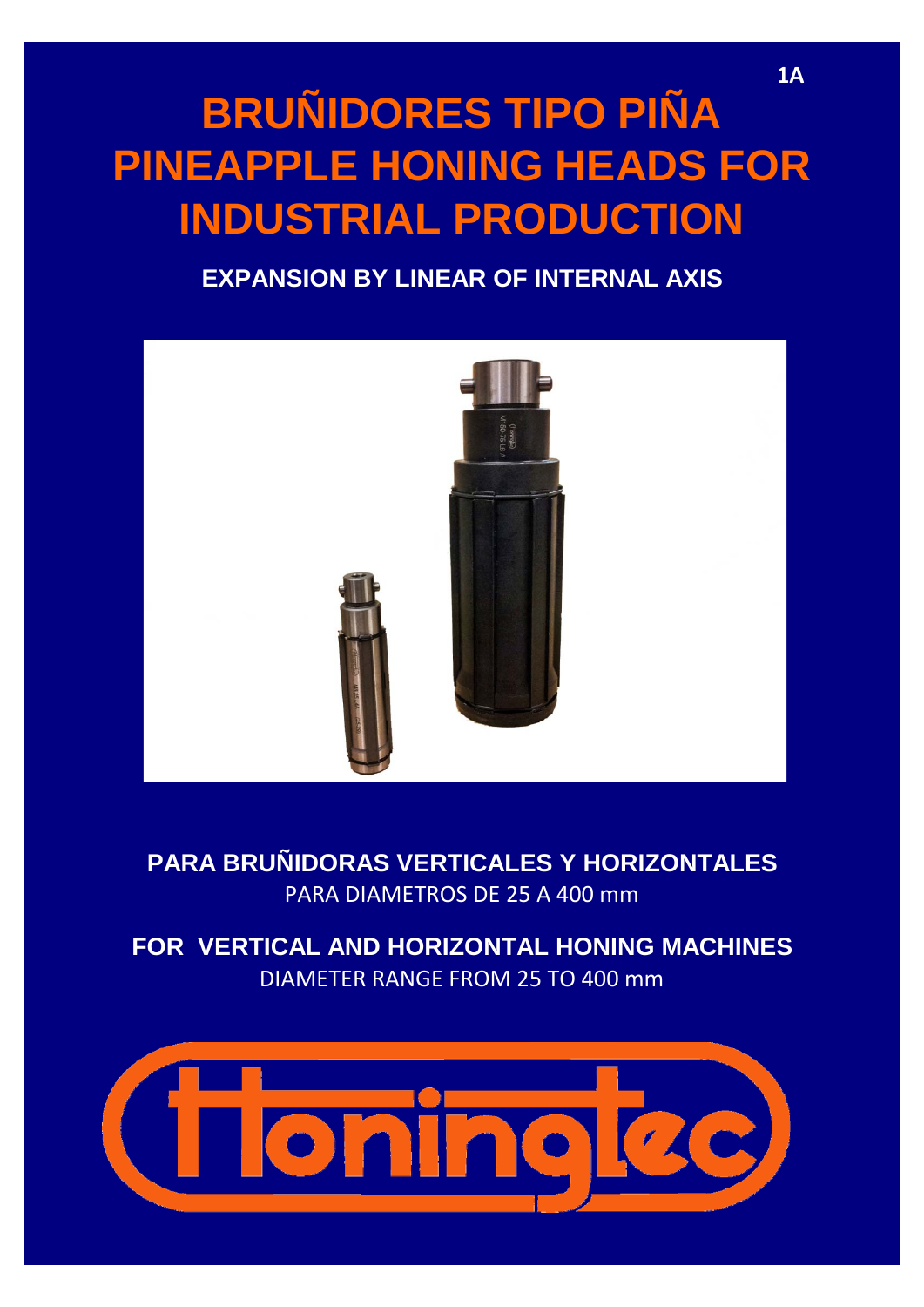

#### ELEMENTOS DE BRUÑIDO / *HONING ELEMENTS*





ØA: Diametro del bruñidor sin incluir los abrasivos. */ Honing head diameter without abrasives.*

ØB: Diametro del cabezal del bruñidor */ Honing head diameter coupling.*

C: Distancia entre el inicio del bruñidor y el pasador */ Distance between the top and the pin of the honing head.*

E: Salida de bruñidor */ Honing head exit.*

L: Longitud de la piedra */ Length Stone.*

P: Longitud total del bruñidor */ Total length of the honing head.*

• Todas las medidas de la tabla estan en mm. salvo indicación.

*• Under order we can manufacture an special measures*

• We have a wide range of the abrasives for the most applications NOS RESERVAMOS EL DERECHO A VARIAR CUALQUIER MEDIDA DEL CATALOGO SIN AVISO *WE RESERVE THE RIGHT TO CHANGE ANY CATALOGUE MEASURE WITHOUT NOTICE*

1A

1/4

<sup>•</sup> Bajo demanda, se pueden fabricar medidas especiales.

<sup>•</sup> Disponemos de una amplia gama de avrasivos para la mayoria de aplicaciones.

*<sup>•</sup> All of the measures in the sheet are in mm except indication.*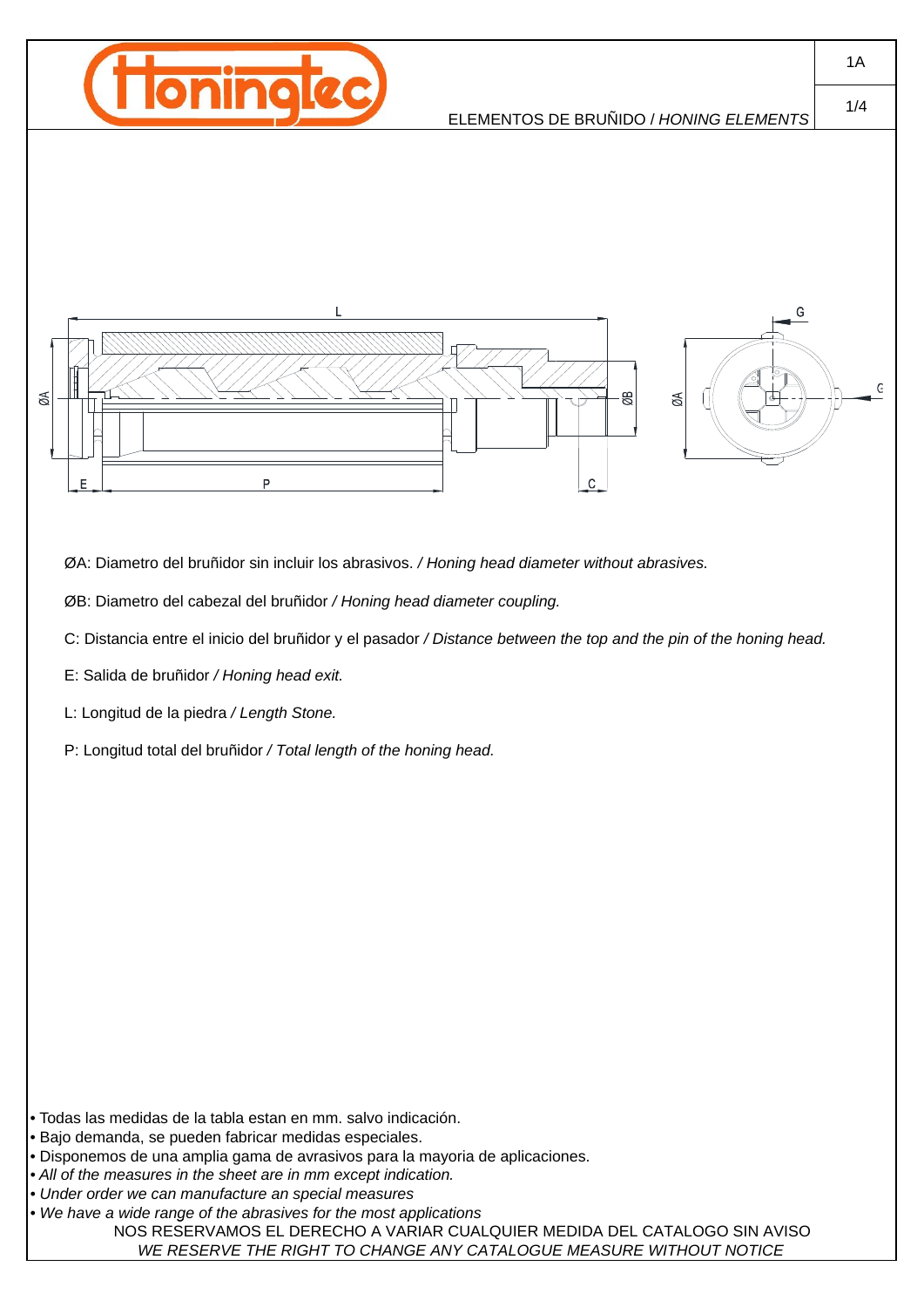

## **BRUÑIDORES TIPO PIÑA -**  *PINEAPPLE HONING HEADS FOR INDUSTIAL PRODUCTION*

**UTILIZACION:** En máquinas con expansión automática para agujeros pasantes o ciegos. Se ofrecen diversas longitudes de bruñidores según sea la longitud en relación al diámetro, del agujero a bruñir.

*USE: In machines with automatic expansion for open or blind holes. USE: In machines with automatic expansion for open or blind We prepare some diferent lenght of Honing heads as it is the longitude in relation to the diameter of the hole to honing.*

| REF.:<br>205<br>15<br><u>G</u><br><u>L6</u><br>A=Cerámica, resina<br><b>TIPO DE BRUÑIDOR</b><br><b>ABRASIVO</b><br>D= Diamante o Borazón<br>Honing head type<br>Abrasive<br>A=Ceramic, resin<br>M=Ø 25-120<br>D= Diamond or CBN<br>G=Ø120-400<br>Nº DE PORTAPIEDRAS<br>Nº of stoneholders<br><b>LONGITUD DEL</b><br>DIAMETRO NOMINAL en mm<br>ABRASIVO EN cm<br>(diámetro menor que puede bruñir)<br>Nominal diameter in mm<br>Length of abrasive in cm<br>(minimum diameter to hone)<br>TIPO / TYPE M: Ø25 - Ø120 |                 |           |          |                       |                        |              |                        |                    |     |           |      |    |              |
|--------------------------------------------------------------------------------------------------------------------------------------------------------------------------------------------------------------------------------------------------------------------------------------------------------------------------------------------------------------------------------------------------------------------------------------------------------------------------------------------------------------------|-----------------|-----------|----------|-----------------------|------------------------|--------------|------------------------|--------------------|-----|-----------|------|----|--------------|
|                                                                                                                                                                                                                                                                                                                                                                                                                                                                                                                    |                 | Ø         | Ref.     | $\overline{N}$<br>P.P | <b>Medidas</b>         | $\mathsf{P}$ | Rfa. Portapiedas /     | Ø                  |     | <b>BØ</b> | AØ   | E  | $\mathsf{C}$ |
|                                                                                                                                                                                                                                                                                                                                                                                                                                                                                                                    | $_\mathrm{B}$ Ø |           | M3 25 L4 | 4                     | $5 \times 4 \times 30$ |              | P25 M3 25<br>P27 M3 25 | $25 - 27$<br>27-29 | 88  |           |      |    |              |
|                                                                                                                                                                                                                                                                                                                                                                                                                                                                                                                    | ت               | $25 - 27$ | M5 25 L4 | 4                     | $5 \times 4 \times 50$ |              | P25 M5 25<br>P27 M5 25 | 25-27<br>27-29     | 108 | 17        | 24,5 | 10 | 8            |
|                                                                                                                                                                                                                                                                                                                                                                                                                                                                                                                    |                 | $27 - 29$ | M8 25 L4 | 4                     | $5x4x$ 80              |              | P25 M8 25<br>P27 M8 25 | 25-27<br>27-29     | 128 |           |      |    |              |
|                                                                                                                                                                                                                                                                                                                                                                                                                                                                                                                    |                 |           | M3 28 L4 | 4                     | $6 \times 4 \times 30$ |              | P28 M3 28<br>P30 M3 28 | 28-30<br>30-32     | 88  |           |      |    |              |
|                                                                                                                                                                                                                                                                                                                                                                                                                                                                                                                    |                 | 28-30     | M5 28 L4 | $\overline{4}$        | $6 \times 4 \times 50$ |              | P28 M5 28<br>P30 M5 28 | 28-30<br>30-32     | 108 | 17        | 27,5 | 10 | 8            |
|                                                                                                                                                                                                                                                                                                                                                                                                                                                                                                                    | Q.              | $30 - 32$ | M8 28 L4 | 4                     | 6x4x80                 |              | P28 M8 28<br>P30 M8 28 | 28-30<br>30-32     | 128 |           |      |    |              |
|                                                                                                                                                                                                                                                                                                                                                                                                                                                                                                                    |                 |           | M3 32 L4 | 4                     | $6 \times 5 \times 30$ |              | P32 M3 32<br>P35 M3 32 | 32-35<br>35-38     | 88  |           |      |    |              |
|                                                                                                                                                                                                                                                                                                                                                                                                                                                                                                                    | ш               | 32-35     | M5 32 L4 | $\overline{4}$        | 6x5x50                 |              | P32 M5 32<br>P35 M5 32 | 32-35<br>35-38     | 108 | 23        | 31,5 | 10 | 8            |
|                                                                                                                                                                                                                                                                                                                                                                                                                                                                                                                    |                 | $35 - 38$ |          |                       |                        |              | P32 M8 32              | $32 - 35$          |     |           |      |    |              |

• Todas las medidas de la tabla estan en mm. salvo indicación.

• Bajo demanda, se pueden fabricar medidas especiales.

• Disponemos de una amplia gama de avrasivos para la mayoria de aplicaciones.

*• All of the measures in the sheet are in mm except indication.*

*• Under order we can manufacture an special measures*

*• We have a wide range of the abrasives for the most applications* 

NOS RESERVAMOS EL DERECHO A VARIAR CUALQUIER MEDIDA DEL CATALOGO SIN AVISO WE RESERVE THE RIGHT TO CHANGE ANY CATALOGUE MEASURE WITHOUT NOTICE

M8 32 L4 |  $4$  |  $6 \times 5 \times 180$  |  $\frac{132 \text{ MO } 32}{\text{DO } 10000}$  |  $\frac{1}{2500}$  |  $128$ 

4

P32 M8 32 32-35 P35 M8 32 35-38

1A 2/4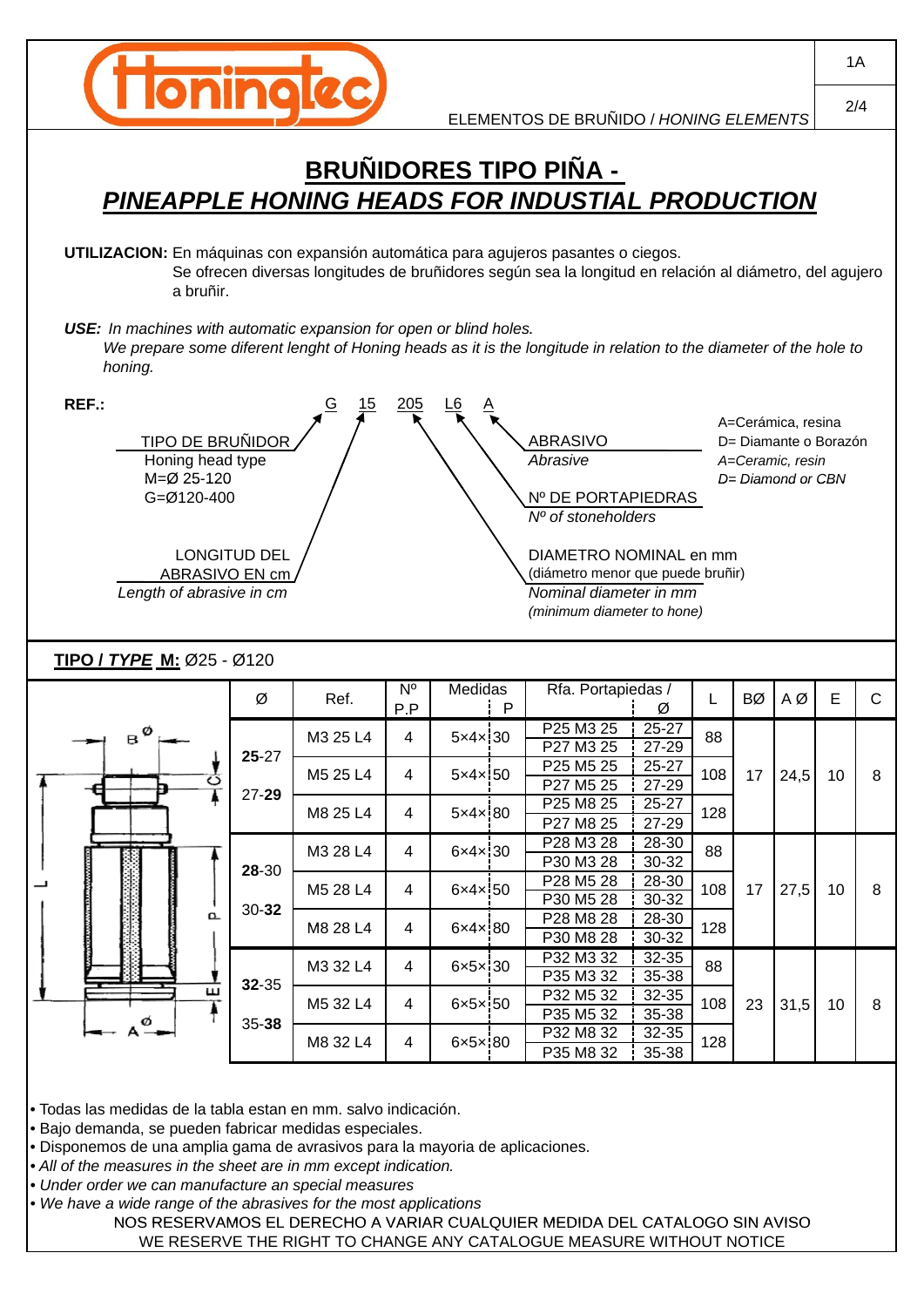|                                        |                    |            |                               |                         |  |                                              |                         |           |     | 1A   |    |              |
|----------------------------------------|--------------------|------------|-------------------------------|-------------------------|--|----------------------------------------------|-------------------------|-----------|-----|------|----|--------------|
| ELEMENTOS DE BRUÑIDO / HONING ELEMENTS |                    |            |                               |                         |  |                                              |                         |           |     | 3/4  |    |              |
|                                        | Ø                  | Ref.       | $N^{\circ}$<br>P <sub>P</sub> | Medidas<br>$\mathsf{P}$ |  | Rfa. Portapiedas /<br>Ø                      |                         |           | BØ  | ΑØ   | E  | $\mathsf{C}$ |
|                                        | 38-42<br>42-46     | M3 38 L4   | 4                             | $6 \times 6 \times 30$  |  | P38 M3 38                                    | 38-42                   | 88        |     |      |    |              |
|                                        |                    | M8 38 L4   | 4                             | 5x4x180                 |  | P42 M3 38<br>P38 M5 38<br>P42 M5 38          | 42-46<br>38-42<br>42-46 | 138       | 23  | 37,5 | 10 | 8            |
|                                        |                    | M10 38 L4  | 4                             | 5×4× 100                |  | P38 M10 38<br>P42 M10 38                     | 38-42<br>42-46          | 158       |     |      |    |              |
|                                        | 45-50<br>$50 - 55$ | M8 45 L4   | 4                             | 8×8×80                  |  | P45 M8 45<br>P50 M8 45                       | 45-50<br>$50 - 55$      | 130       |     |      |    |              |
|                                        |                    | M10 45 L4  | 4                             | 8×8× 100                |  | P45 M10 45<br>P50 M10 45                     | 45-50<br>50-55          | 138       | 28  | 44,5 | 12 | 10           |
|                                        |                    | M12 45 L4  | 4                             | 8×8× 120                |  | P45 M12 45<br>P50 M12 45                     | 45-50<br>50-55          | 190       |     |      |    |              |
|                                        | 55-60              | M6 55 L6   | 6                             | 8×8× 50                 |  | P55 M6 55<br>P60 M6 55                       | 55-60<br>60-65          | 130       |     | 53   | 12 | 10           |
|                                        | 60-65              | M10 55 L6  | 6                             | 8×8× 100                |  | P55 M10 55<br>P60 M10 55                     | 55-60<br>60-65          | 160       | 28  |      |    |              |
| ပ                                      |                    | M15 55 L6  | 6                             | 8×8× 120                |  | P55 M15 55<br>P60 M15 55                     | 55-60<br>60-65          | 190       |     |      |    |              |
|                                        | 65-70<br>$70 - 75$ | M6 65 L6   | 6                             | 10×10×60                |  | P65 M6 65<br>P70 M6 65                       | 65-70<br>70-75          | 140       |     |      |    |              |
|                                        |                    | M10 65 L6  | 6                             | 10×10× 100              |  | P65 M10 65<br>P70 M10 65                     | 65-70<br>70-75          | 172       | 35  | 64   | 15 | 12           |
|                                        |                    | M15 65 L6  | 6                             | 10×10× 150              |  | P65 M15 65<br>P70 M15 65                     | 65-70<br>70-75          | 232       |     |      |    |              |
| Δ.                                     | 75-80<br>80-85     | M6 75 L6   | 6                             | 10×10× 60               |  | P75 M6 75<br>P80 M6 75                       | 75-80<br>80-85          | 154       |     |      |    |              |
|                                        |                    | M1075L6    | 6                             | 10×10× 100              |  | P75 M10 75<br>P80 M10 75                     | 75-80<br>80-85          | 189       | 42  | 73,5 | 15 | 14           |
| ш                                      |                    | M1575L6    | 6                             | 10×10× 150              |  | P75 M15 75<br>P80 M15 75                     | 75-80<br>80-85          | 254       |     |      |    |              |
| A <sup>Ø</sup>                         | 85-90              | M8 85 L6   | 6                             | 13×13×80                |  | P85 M8 85<br>P90 M8 85                       | 85-90<br>90-95          | 174       |     |      |    |              |
|                                        | 90-95              | M10 85 L6  | 6                             | 13×13×100               |  | P85 M10 85<br>P90 M10 85                     | 85-90<br>90-95          | 190       | 42  | 83,5 | 20 | 14           |
|                                        |                    | M15 85 L6  | 6                             | 13×13×150               |  | P85 M15 85<br>P90 M15 85                     | 85-90<br>90-95          | 284       |     |      |    |              |
|                                        | 90-98<br>98-105    | M8 90 L6   | 6                             | 13×13× 80               |  | P90 M8 90<br>P98 M8 90                       | 90-98<br>98-105         | 174       |     |      |    |              |
|                                        |                    | M12 90 L6  | 6                             | 13×13× 120              |  | P90 M12 90<br>P98 M12 90                     | 90-98<br>98-105         | 190       | 42  | 88   | 20 | 14           |
|                                        |                    | M15 90 L6  | 6                             | 13×13× 150              |  | P90 M15 90<br>P98 M15 90<br>H                | 90-98<br>98-105         | 254       |     |      |    |              |
|                                        | 105-113            | M8 105 L6  | 6                             | 13×13× 80               |  | P105 M8 105 105-113<br>P113 M8 105 113-120   |                         | 185       |     |      |    |              |
|                                        | 113-120            | M12 105 L6 | 6                             | 13×13× 120              |  | P105 M12 105 105-113<br>P113 M12 105 113-120 |                         | 215<br>65 | 103 | 20   | 15 |              |
|                                        |                    | M18 105 L6 | 6                             | 13×13× 180              |  | P105 M18 105 105-113<br>P113 M18 105 113-120 |                         | 290       |     |      |    |              |

• Todas las medidas de la tabla estan en mm. salvo indicación.

• Bajo demanda, se pueden fabricar medidas especiales.

• Disponemos de una amplia gama de avrasivos para la mayoria de aplicaciones.

*• All of the measures in the sheet are in mm except indication.*

*• Under order we can manufacture an special measures*

• We have a wide range of the abrasives for the most applications

NOS RESERVAMOS EL DERECHO A VARIAR CUALQUIER MEDIDA DEL CATALOGO SIN AVISO WE RESERVE THE RIGHT TO CHANGE ANY CATALOGUE MEASURE WITHOUT NOTICE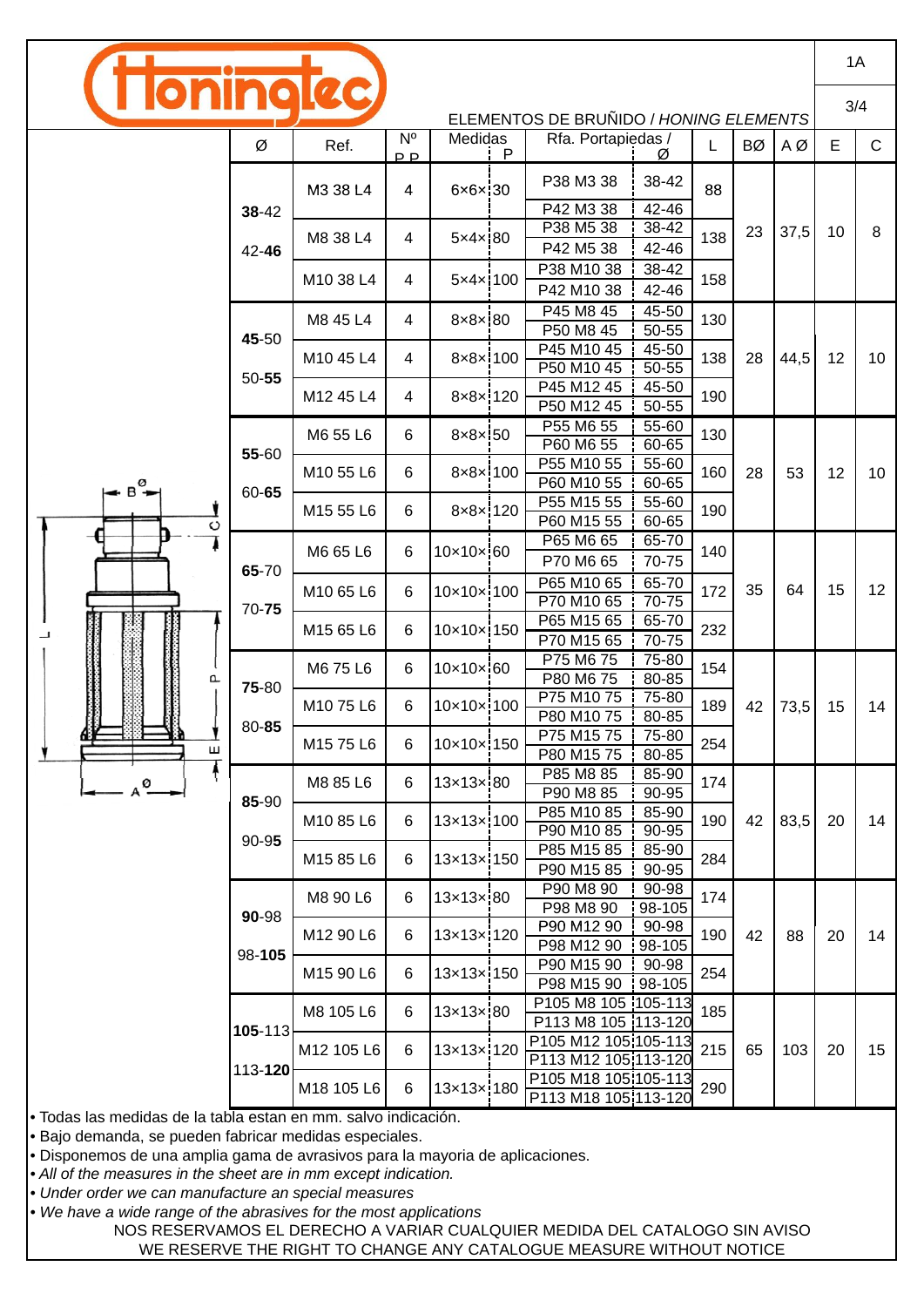

#### ELEMENTOS DE BRUÑIDO / *HONING ELEMENTS*

#### **TIPO /** *TYPE* **G:** Ø120 - Ø400

 $B^{\circ}$ 

 $\Delta^{\emptyset}$ 

| ပ        | Ø           | Ref.               | $N^{\circ}$<br>P.P/ | Medidas<br>P |  | Rfa. Portapiedas /<br>Ø                      |     | BØ | ΑØ         | E              | C  |
|----------|-------------|--------------------|---------------------|--------------|--|----------------------------------------------|-----|----|------------|----------------|----|
|          | 120-130     | G15 120 L6         | 6                   | 13×13× 150   |  | P120 G15 120 120-130<br>P130 G15 120 130-140 | 225 | 65 | 117<br>127 |                |    |
|          | $130 - 140$ | G24 120 L6         | 6                   | 13×13× 240   |  | P120 G24 120 120-130<br>P130 G24 120 130-140 | 306 |    | 117<br>127 |                | 15 |
|          | 140-150     | G15 140 L6         | 6                   | 13×13× 150   |  | P140 G15 140 140-150<br>P150 G15 140 150-160 | 225 | 65 | 137<br>147 |                | 15 |
|          |             | 150-160 G24 140 L6 | 6                   | 13×13× 240   |  | P140 G24 140 140-150<br>P150 G24 140 150-160 | 305 |    | 137<br>147 |                |    |
|          | $160 - 175$ | G20 160 L6         | 6                   | 15×15× 200   |  | P160 G20 160 160-175<br>P175 G20 160 175-190 | 275 | 65 | 157<br>172 |                | 15 |
| $\Omega$ | 175-190     | G30 160 L6         | 6                   | 15×15× 300   |  | P160 G30 160 160-175<br>P175 G30 160 175-190 | 375 |    | 157<br>175 |                |    |
| PΓ       | 190-205     | G20 190 L6         | 6                   | 15×15× 200   |  | P190 G20 190 190-205<br>P205 G20 190 205-220 | 275 | 65 | 187<br>202 |                | 15 |
|          | 205-220     | G30 190 L6         | 6                   | 15×15× 300   |  | P190 G30 190 190-205<br>P205 G30 190 205-220 | 375 |    | 187<br>202 |                |    |
|          | 220-260     | G30 220 L6         | 6                   | 20×20× 300   |  | P220 G30 220 220-240<br>P240 G30 220 240-260 | 386 | 80 | 217<br>237 |                | 26 |
|          | 260-300     | G30 260 L6         | 6                   | 20×20× 300   |  | P260 G30 260 260-280<br>P280 G30 260 280-300 | 386 | 80 | 257<br>277 | $\blacksquare$ | 26 |
|          | 300-350     | G30 300 L6         | 6                   | 20×20× 300   |  | P300 G30 300 300-325<br>P325 G30 300 325-350 | 386 | 80 | 297<br>322 |                | 26 |
|          | 350-400     | G30 350 L6         | 6                   | 20×20× 300   |  | P350 G30 350 350-375<br>P375 G30 350 375-400 | 386 | 80 | 347<br>372 |                | 26 |

• Todas las medidas de la tabla estan en mm. salvo indicación.

• Bajo demanda, se pueden fabricar medidas especiales.

- Disponemos de una amplia gama de avrasivos para la mayoria de aplicaciones.
- *All of the measures in the sheet are in mm except indication.*
- *Under order we can manufacture an special measures*
- *We have a wide range of the abrasives for the most applications*

NOS RESERVAMOS EL DERECHO A VARIAR CUALQUIER MEDIDA DEL CATALOGO SIN AVISO *WE RESERVE THE RIGHT TO CHANGE ANY CATALOGUE MEASURE WITHOUT NOTICE*

1A

4/4